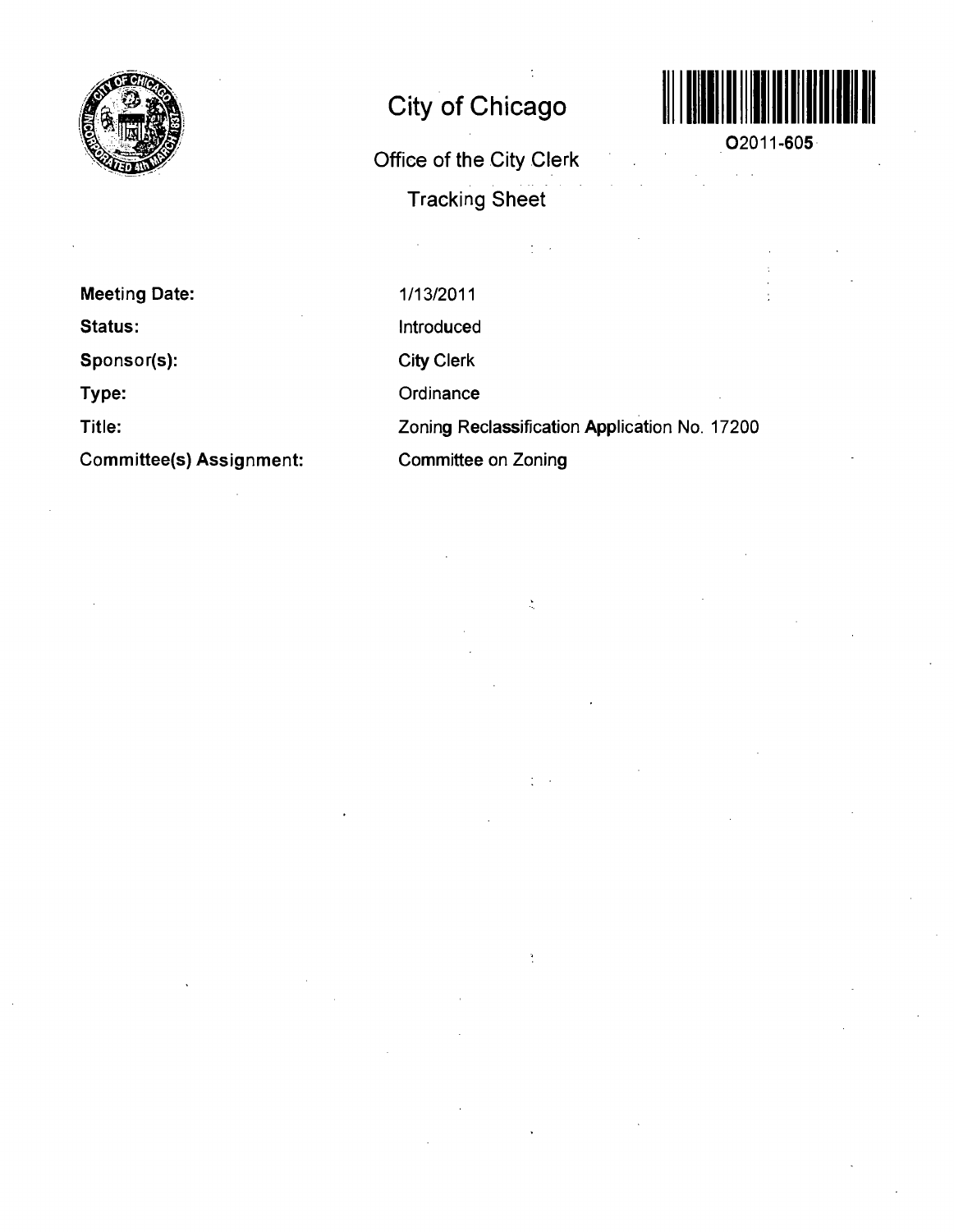$17200$ <br> $10700$ <br> $1-13-1$ 

## CITY OF CHICAGO

## APPLICATION FOR AN AMENDMENT TO THE CHICAGO ZONING ORDINANCE

| I. | ADDRESS of the property Applicant is seeking to rezone:                                                                                                                                                                                                          |  |  |  |
|----|------------------------------------------------------------------------------------------------------------------------------------------------------------------------------------------------------------------------------------------------------------------|--|--|--|
|    | 5627 West Lawrence Avenue                                                                                                                                                                                                                                        |  |  |  |
| 2. | Ward Number that property is located in: 45th Ward                                                                                                                                                                                                               |  |  |  |
| 3. | APPLICANT Michael Figueroa                                                                                                                                                                                                                                       |  |  |  |
|    | ADDRESS 5627 West Lawrence Avenue                                                                                                                                                                                                                                |  |  |  |
|    | $CITY$ <sup>Chicago</sup> STATE <sup>IL</sup> ZIP CODE 60630                                                                                                                                                                                                     |  |  |  |
|    | PHONE 312-782-9351 CONTACT PERSON John Pikarski, Jr or Thomas Pikarski                                                                                                                                                                                           |  |  |  |
| 4. | Is the applicant the owner of the property? YES NO<br>If the applicant is not the owner of the property, please provide the following information<br>regarding the owner and attach written authorization from the owner allowing the application to<br>proceed. |  |  |  |
|    |                                                                                                                                                                                                                                                                  |  |  |  |
|    |                                                                                                                                                                                                                                                                  |  |  |  |
|    | PHONE CONTACT PERSON                                                                                                                                                                                                                                             |  |  |  |
| 5. | If the Applicant/Owner of the property has obtained a lawyer as their representative for the<br>rezoning, please provide the following information:                                                                                                              |  |  |  |
|    | ATTORNEY_Gordon & Pikarski                                                                                                                                                                                                                                       |  |  |  |
|    | ADDRESS 303 West Madison Street, #2300 CITY Chicago                                                                                                                                                                                                              |  |  |  |
|    | PHONE 312-782-9351 PAX 312-521-7000                                                                                                                                                                                                                              |  |  |  |

 $\sim 10^{-11}$ 

 $\sim$ 

and the company of the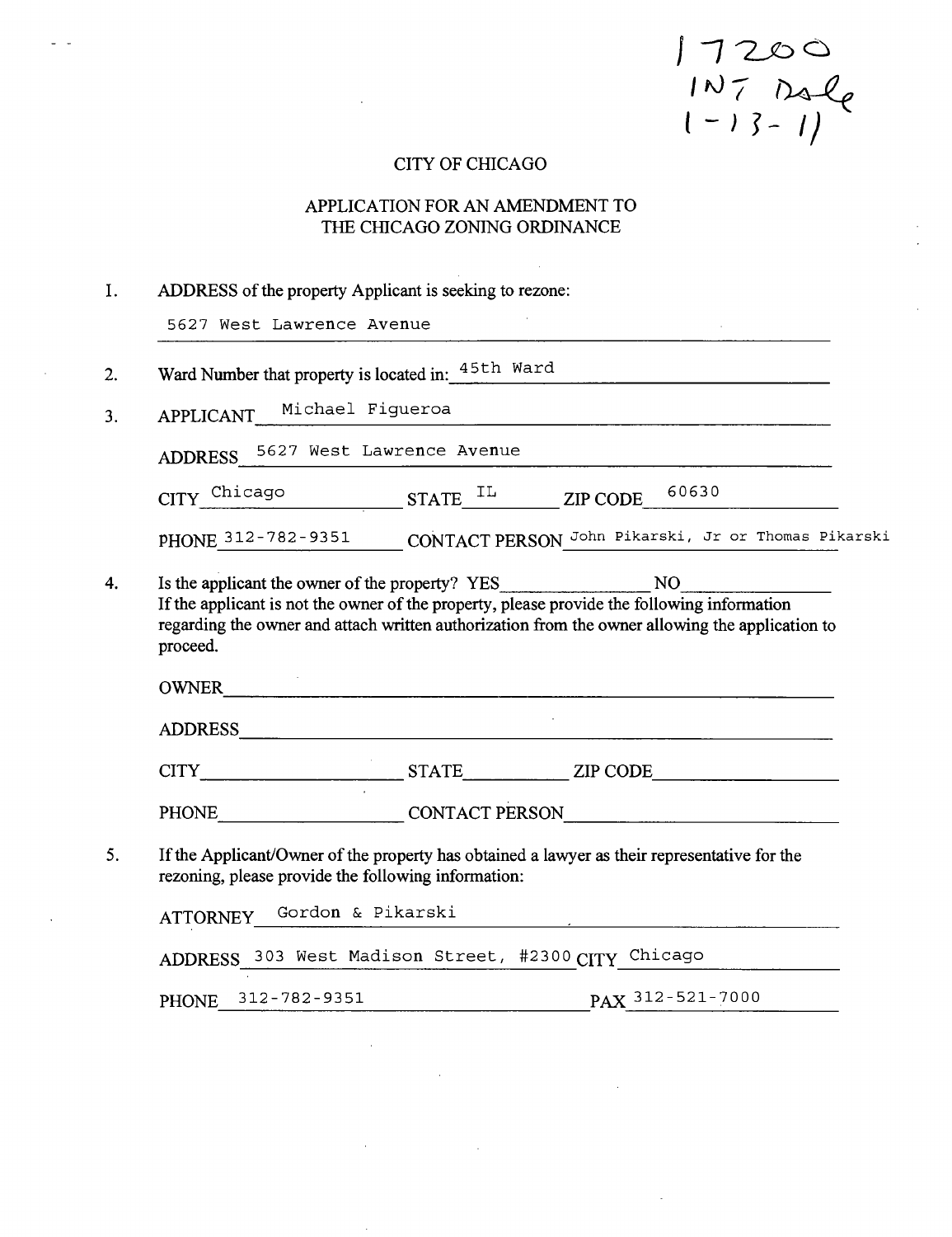| On what date did the owner acquire legal titie to the subject property?                                                                                                                   |
|-------------------------------------------------------------------------------------------------------------------------------------------------------------------------------------------|
| Has the present owner previously rezoned this property? If yes, when?                                                                                                                     |
| No.                                                                                                                                                                                       |
|                                                                                                                                                                                           |
|                                                                                                                                                                                           |
| Present Zoning District_B1-1 Proposed Zoning District_B2-2                                                                                                                                |
| Lot size in square feet (or dimensions) $25 \times 125.35 = 3.133$ square feet                                                                                                            |
|                                                                                                                                                                                           |
|                                                                                                                                                                                           |
| The Applicant seeks to maintain the use of<br>Reason for rezoning the property                                                                                                            |
| the building as a three unit residential building                                                                                                                                         |
|                                                                                                                                                                                           |
|                                                                                                                                                                                           |
| Describe the proposed use of the property after the rezoning. Indicate the number of dwelling<br>units; number of parking spaces; approximate square footage of any commercial space; and |
| height of the proposed building. (BE SPECIFIC)                                                                                                                                            |

14. On May 14<sup>th</sup>, 2007, the Chicago City Council passed the Affordable Requirements Ordinance (ARO) that requires on-site affordable housing units or a financial contribution if residential housing projects receive a zoning change under certain circumstances. Based on the lot size of the project in question and the proposed zoning classification, is this project subject to the Affordable Requirements Ordinance? (See Fact Sheet for more information)

 $\sim 10^{-10}$ 

 $\chi$  .

 $\mathbf X$ YES NO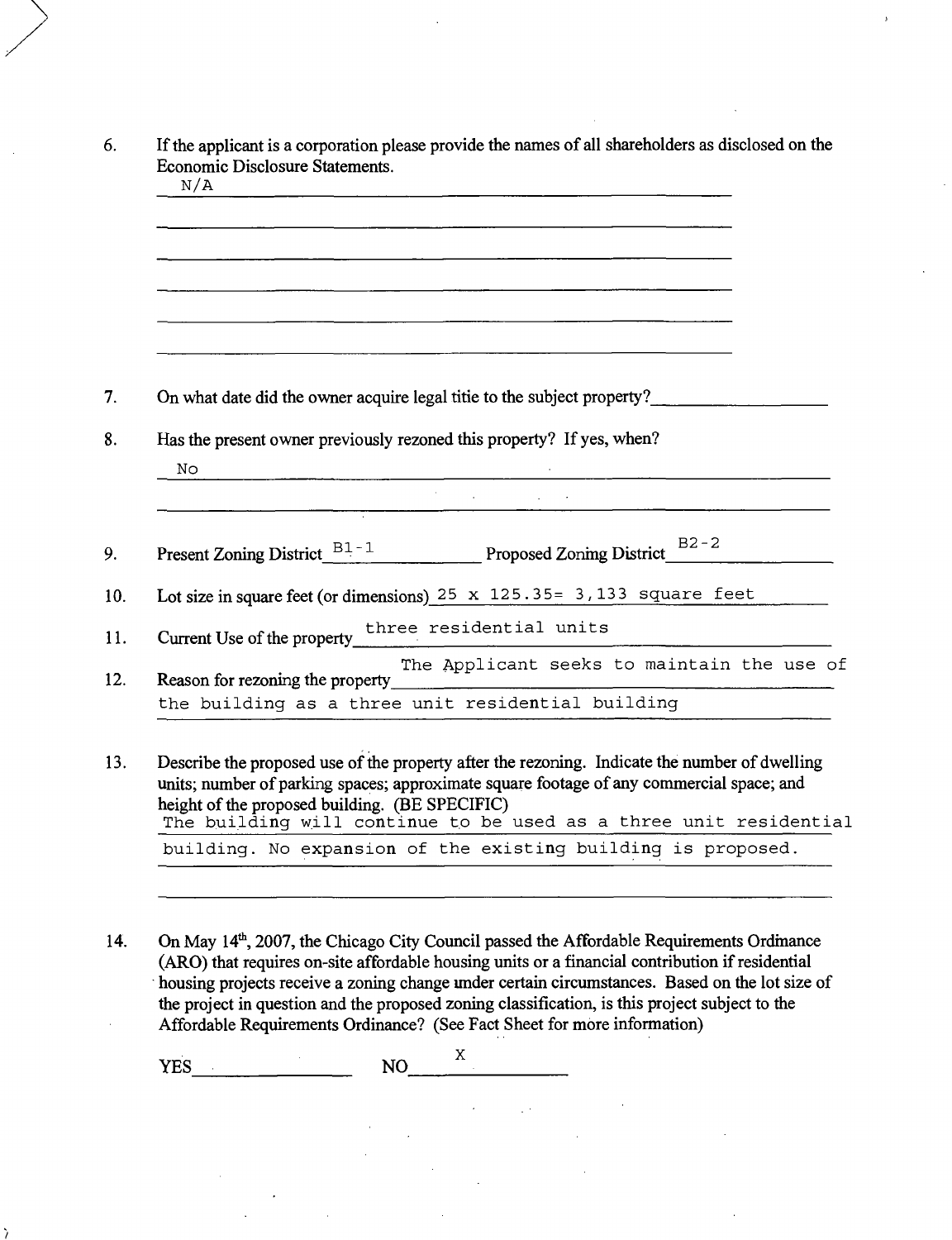## COUNTY OF COOK STATE OF ILLINOIS

Michael Figueroa , being first duly swom on oath, states that all of the above statements and the statements contained in the documents submitted herewith are tme and conect.

**ARY F** 

*OFFICIAE SEAL*<br>MALIPEENLO PRES

COMMISSION EXPIRES:03/22/14

Signature of Applicant

Subscribed and Swom to before me this 8th day of January , 20<sup>11</sup>

Marren

Notary Public

**For Office Use Only** 

Date of Inttoductton:

File Nimiber: 

Ward: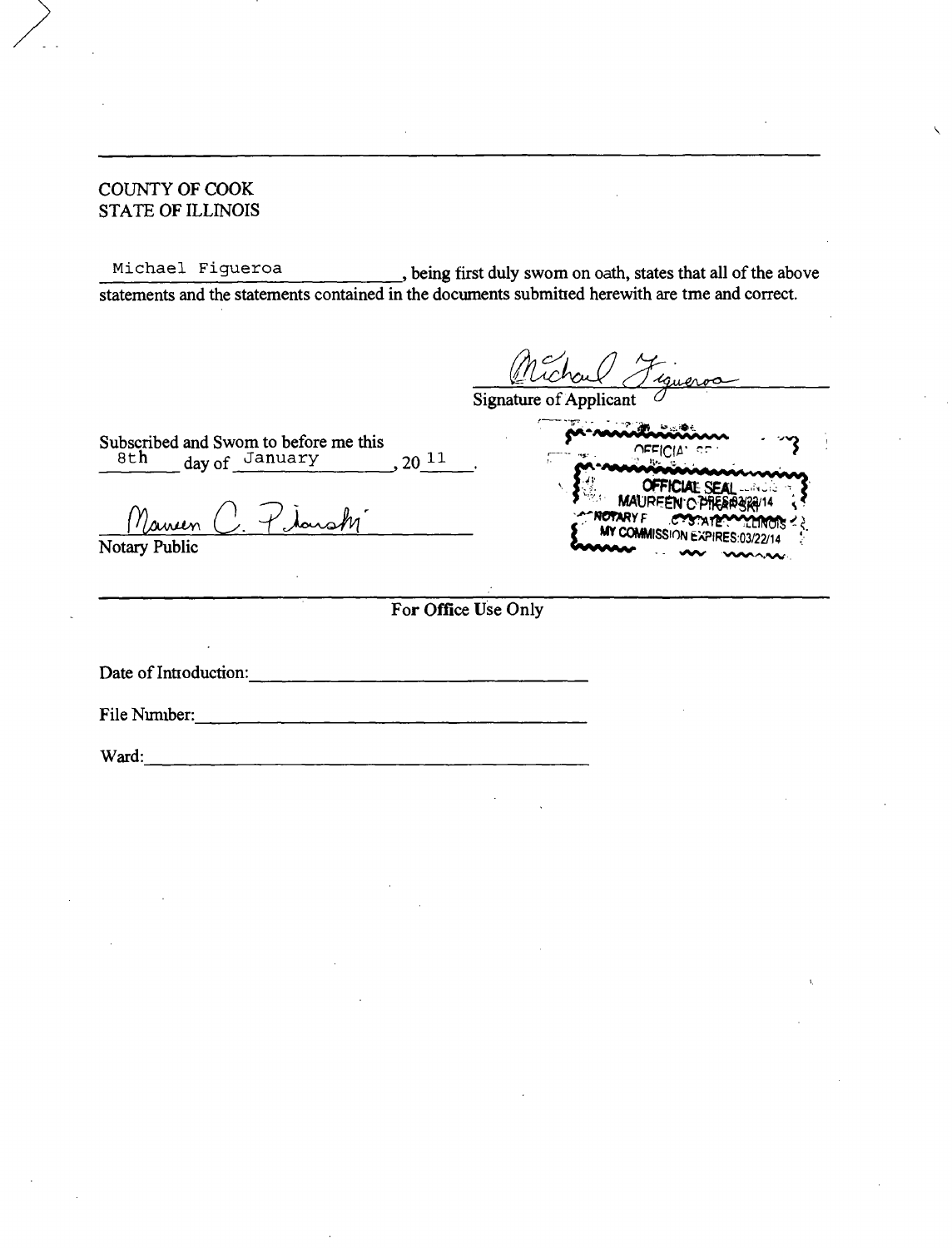## BE IT ORDAINED BY THE CITY COUNCIL OF THE CITY OF CHICAGO:

SECTION 1 That the City Zoning Ordinance by amended by changing all the B1-1 Neighborhood Shopping District symbols and indications as shown on Map No. 11-M in area bound by

WEST LAWRENCE AVENUE, A LINE 333.57 FEET EAST OF AND PARALLEL TO NORTH MAJOR AVENUE; THE ALLEY NEXT SOUTH OF WEST LAWRENCE AVENUE, AND A LINE 308.57 FEET EAST OF AND PARALLEL TO NORTH MAJOR AVENUE.

To those of an B2-2 Neighborhood Mixed-Use, and a corresponding use district is hereby established in the area above described.

SECTION 2 The ordinance shall be in force and effect from and after its passage and due publication.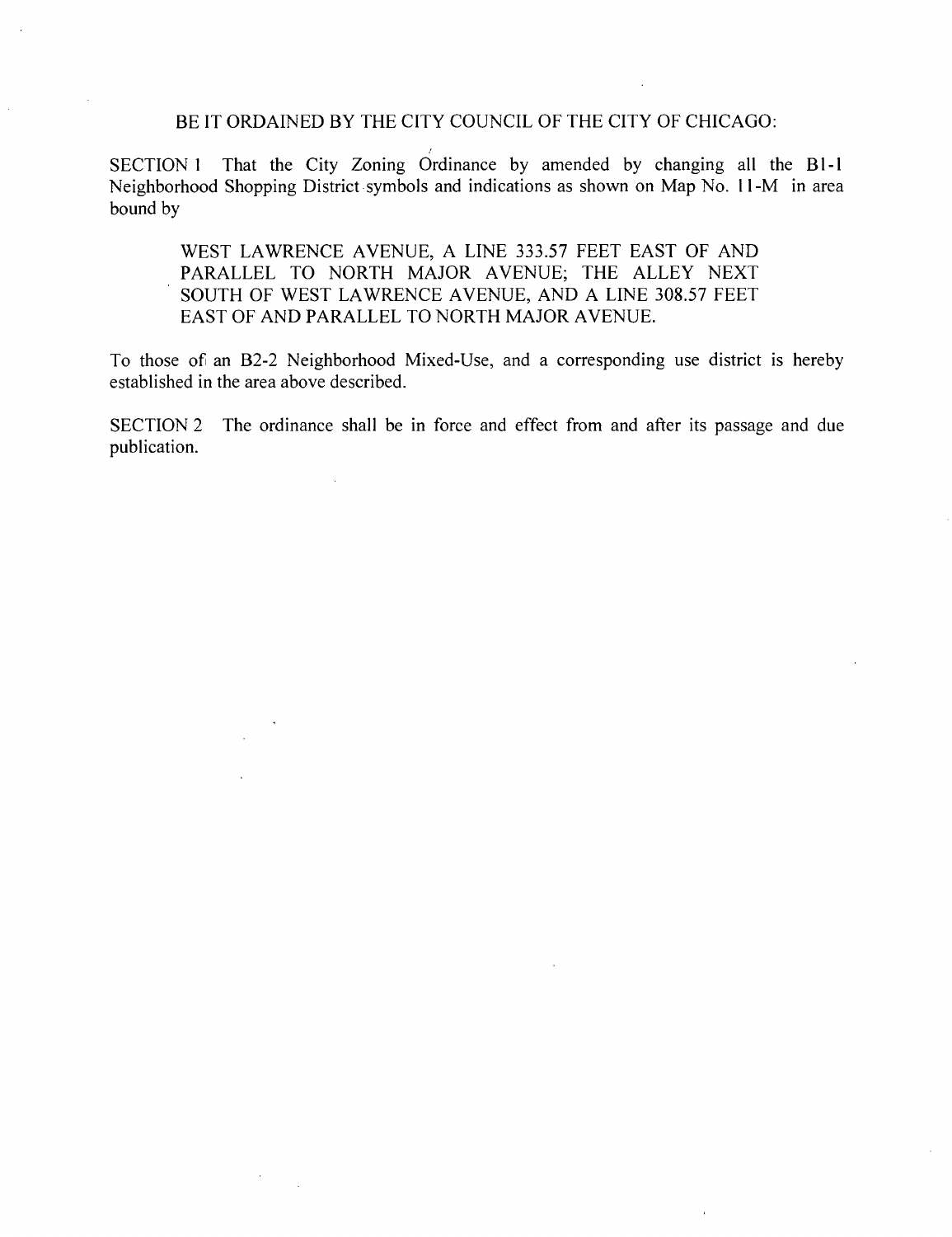January 8,2011

Chainnan, Committee on Building and Zoning Room 304 - City Hall Chicago, Illinois 60602

Gentlemen:

The undersigned, Jolm J. Pikarski, Jr., being first duly swom on oath deposes and says the following:

That the undersigned certifies that he has complied with the requirements of Sec. 17-13- 0107 of the Zoning Code of the City of Chicago, by sending the attached letter by certified mail to such property owners who appears to be the owners of said property, within the subject area not solely owned by the applicant, and on the owners of all property within 250 feet in each direction of the lot line of the subject property, exclusive of public roads, streets, alleys and other public ways, or a total distance limited to 400 feet and that the notice contained the address and boundaries of the property sought to be rezoned; a statement of intended use of said property; the name and address of the applicant; a statement that the applicant intends to file an application for a change in zoning on approximately January 8, 2011; that the applicant has made a bona fide effort to determine the addresses of the parities to be notified under Sec. 17-13-0107 of the Zoning Code of the City of Chicago; that the applicant certifies that the accompanying list of names and addresses of surrounding property owners within 250 feet, recognizing the above limits, is a complete list containing the names and last known addresses of the owners of the property required to be served and that the applicant has furnished in addition a list of the person so served.

in J. Pikárski, Jr.

Subscribed and Swom to before me This 8th day of January, 2011.

*Nauven* C Thanh **S**<br>
Notary Public<br>
Notary Public<br>
PHAPSKI ROTARYP C-STATE... ILLINOIS **OFFICIAL SEAL MAUREEN C PIKAPSKI** MY COMMISSION EXPIRES:03/22/14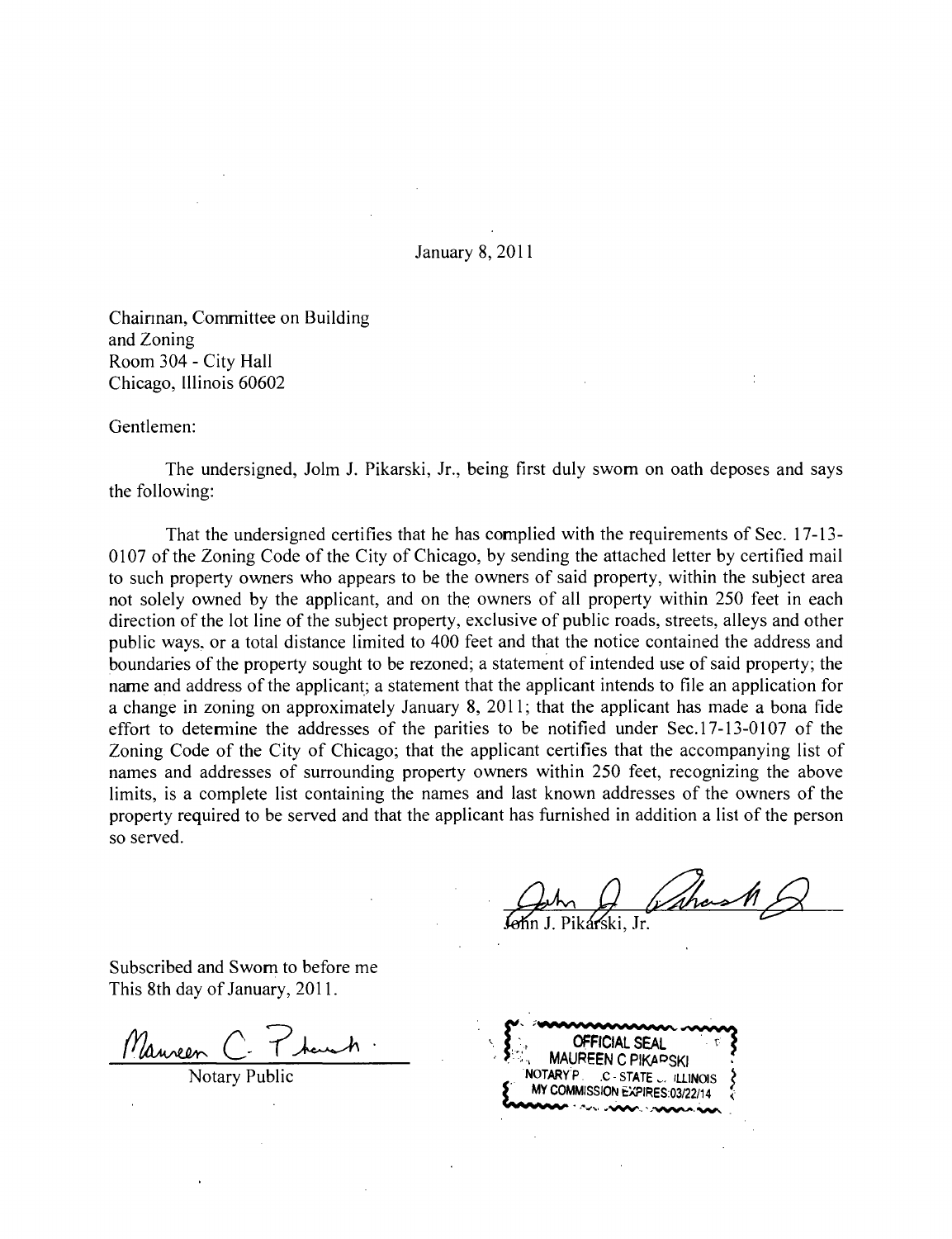**Gordon and Pikarski CHARTERED** ATTORNEYS AT LAW SUITE 2300 303 WEST MADISON STREET CHICAGO, ILLINOIS 60606 Of Counsel

John J. Pikarski, Jr. Morton A. Gordon Maureen C. Pikarski Thomas M. Pikarski Daniel G. Pikarski Kris R. Murphy

Berger, Newmark & Fenchel, P.C.

January 8, 2011

Dear Sir or Madam:

1 am writing to notify you that on behalf of my client, Mike Figueroa, I will file on or about January 8, 2011, an application for a change of zoning designation from a Bl- l Neighborhood Shopping District to a B 2-2 Neighborhood Mixed-Use District under the Ordinance of the City of Chicago for the property located at 5627 West Lawrence Avenue, Chicago, Illinois, and further described as follows:

WEST LAWRENCE AVENUE, A LINE 333.57 FEET EAST OF AND PARALLEL TO NORTH MAJOR AVENUE; THE ALLEY NEXT SOUTH OF WEST LAWRENCE AVENUE, AND A LINE 308.57 FEET EAST OF AND PARALLEL TO NORTH MAJOR AVENUE.

City Ordinance (Municipal Code, Section 17-13-0107) requires that I send you this notice.

The zoning amendment is sought in order to maintain the existing building as a three unit residential building. No expansion of the existing building is being sought.

Please note that the applicant is not seeking to purchase or amend the zoning of your property. The applicant is required by law to send this notice because you own property within 250 feet of the subject site.

Legal title to the property is held by Michael Figueroa of 5627 West Lawrence Avenue, Chicago. Illinois.

Very truly yours.

Thomas M. Pikarski

TMP/kz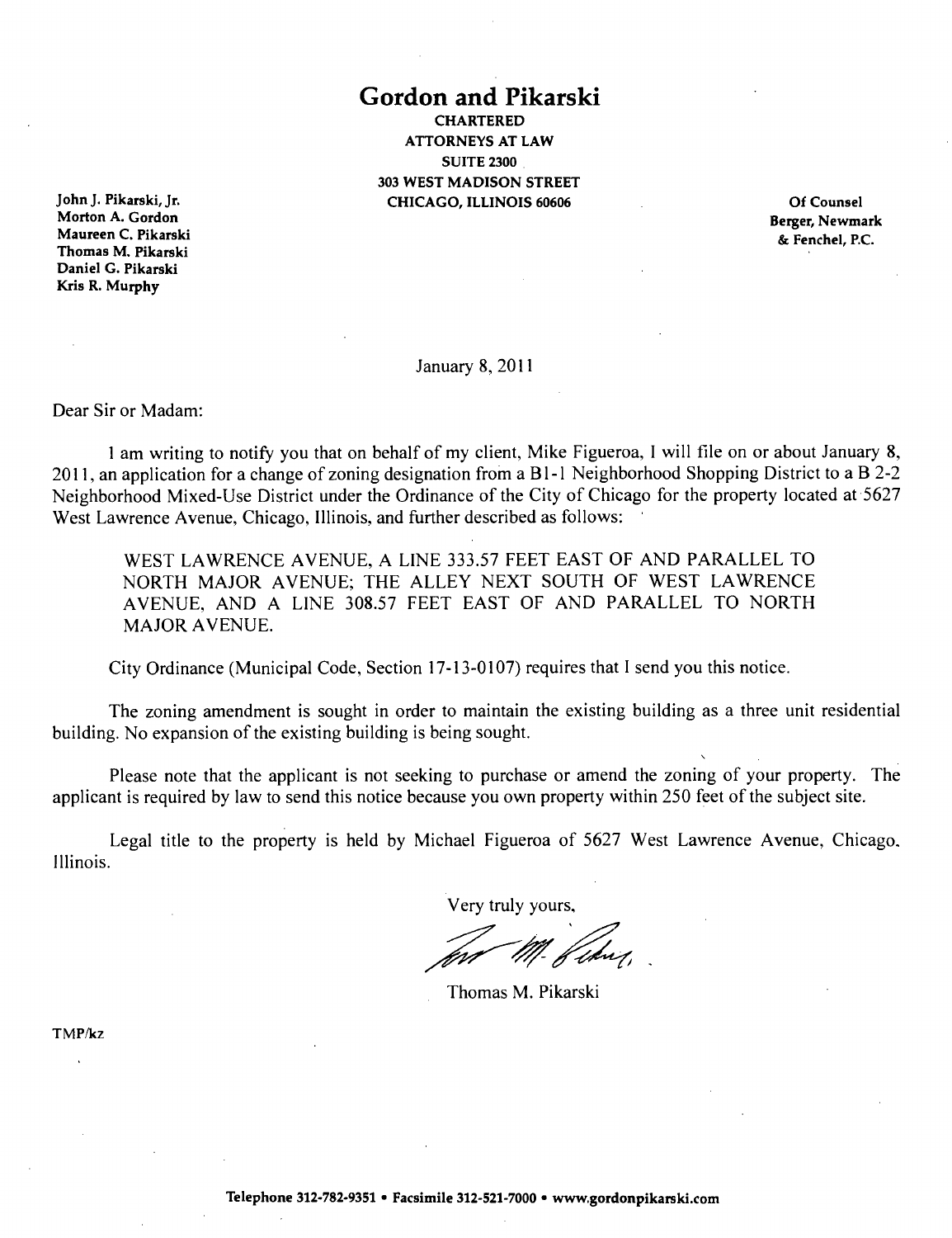## **CITYOFCHICAGO ECONOMIC DISCLOSURE STATEMENT AND AFFIDAVIT**

#### **SECTION I - GENERAL INFORMATION**

A. Legal name of Disclosing Party submitting this EDS. Include d/b/a/ if applicable:

Mcihael Figueroa

Check ONE of the following three boxes:

Indicate whether Disclosing Party submitting this EDS is:

1.  $\overrightarrow{xx}$  the Applicant

OR

- *2. [ J a legal entity holding a direct or indirect interest in the Applicant. State the legal name of the Applicant in which Disclosing Party holds an interest: '*  **OR**
- 3. [ ] a specified legal entity with a right of control (see Section II.B.l .b.) State the legal name of the entity in which Disclosing Party holds a right of control:

| B. Business address of Disclosing Party: | 5627 west Lawrence Avenue |  |  |
|------------------------------------------|---------------------------|--|--|
|                                          | Chicago, Illinois 60630   |  |  |

C. Telephone:  $\frac{312-782-9351}{2}$  Fax:  $\frac{312-521-7000}{2}$  Email:

D. Name of contact person: John Pikarski or Thomas Pikarski

E. Federal Employer Identification No. (if you have one):  $\frac{N/A}{N}$ 

F. Brief description of contract, transaction or other undertaking (referred to below as the "Matter") to which this EDS pertains. (Include project number and location of property, if applicable):

A Zoning map amendment

G. Which City agency or department is requesting this EDS?  $^{20n$ ing Department

If the Matter is a contract being handled by the City's Department of Procurement Services, please complete the following:

| Specification # | N/A | and Contract # | N/A |
|-----------------|-----|----------------|-----|
|                 |     |                |     |

Ver. 11-01-05 Page 1 of 13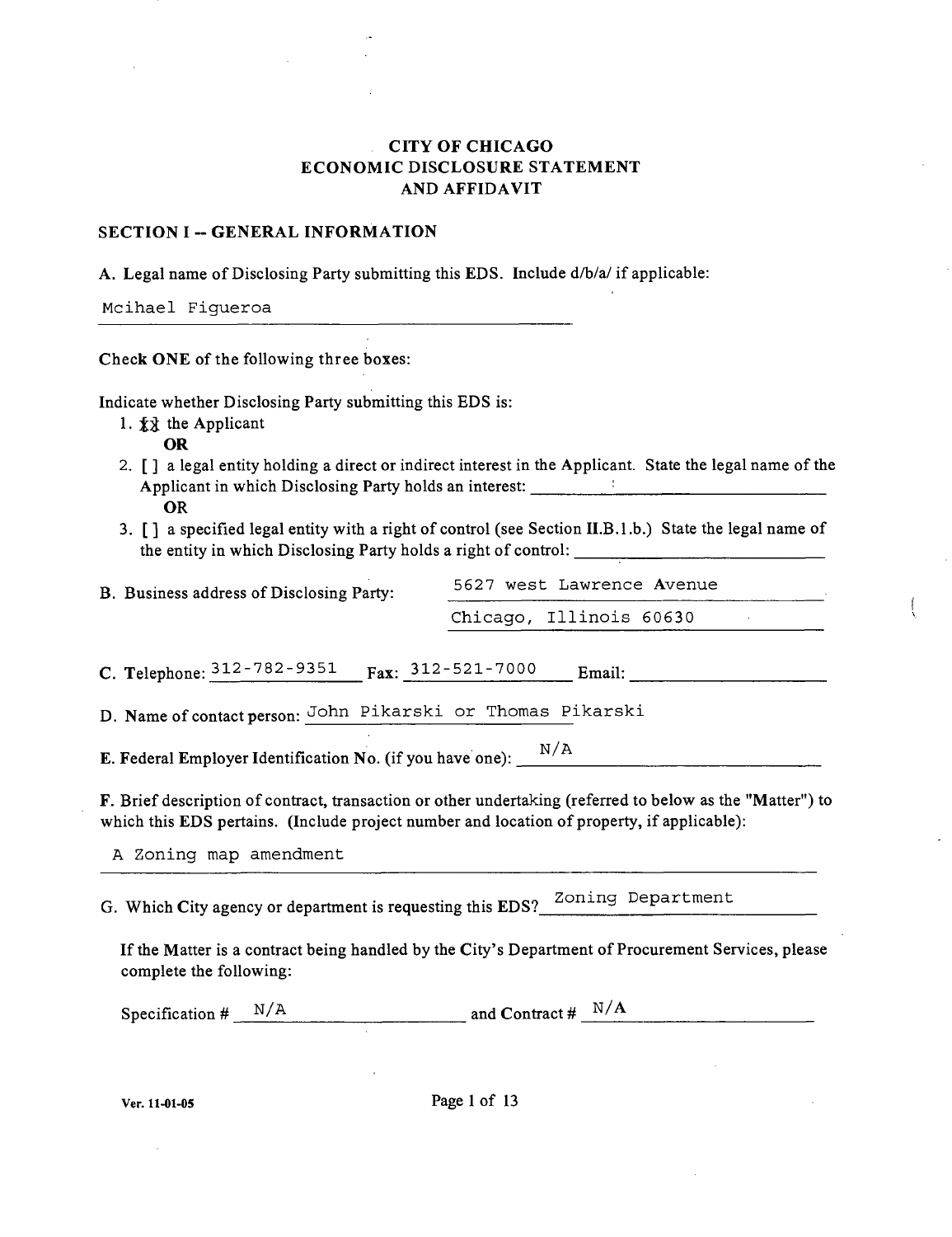## **SECTION II ~ DISCLOSURE OF OWNERSHIP INTERESTS**

## A. NATURE OF DISCLOSING PARTY

| Indicate the nature of the Disclosing Party: |                                                          |  |
|----------------------------------------------|----------------------------------------------------------|--|
| <b>XXPerson</b>                              | [] Limited liability company*                            |  |
| [] Publicly registered business corporation  | [] Limited liability partnership*                        |  |
| [] Privately held business corporation       | [] Joint venture*                                        |  |
| [] Sole proprietorship                       | [] Not-for-profit corporation                            |  |
| [] General partnership*                      | (Is the not-for-profit corporation also a $501(c)(3)$ )? |  |
| [] Limited partnership*                      | [ ] No<br>$\lceil \cdot \rceil$ Yes                      |  |
| [ ] Trust                                    | [] Other (please specify)                                |  |
|                                              |                                                          |  |

\* Note B.l.b below.

2. For legal entities, the state (or foreign country) of incorporation or organization, if applicable:

 $N/A$ 

3. For legal entities not organized in the State of Illinois: Has the organization registered to do business in the State of Illinois as a foreign entity?

 $[$  ] Yes  $[$   $]$  No  $[$   $]$  N/A

B. IF THE DISCLOSING PARTY IS A LEGAL ENTITY:

1 .a. List below the full names and titles of all executive officers and all directors of the entity. For not-for-profit corporations, also list below all members, if any, which are legal entities. If there are no such members, write "no members." For trusts, estates or other similar entities, list below the legal titleholder(s).

Name Title  $N/A$ 

1 .b. If you checked "General partnership," "Limited partnership," "Limited liability company," "Limited liability partnership" or "Joint venture" in response to Item A.l . above (Nature of Disclosing Party), list below the name and title of each general partner, managing member, manager or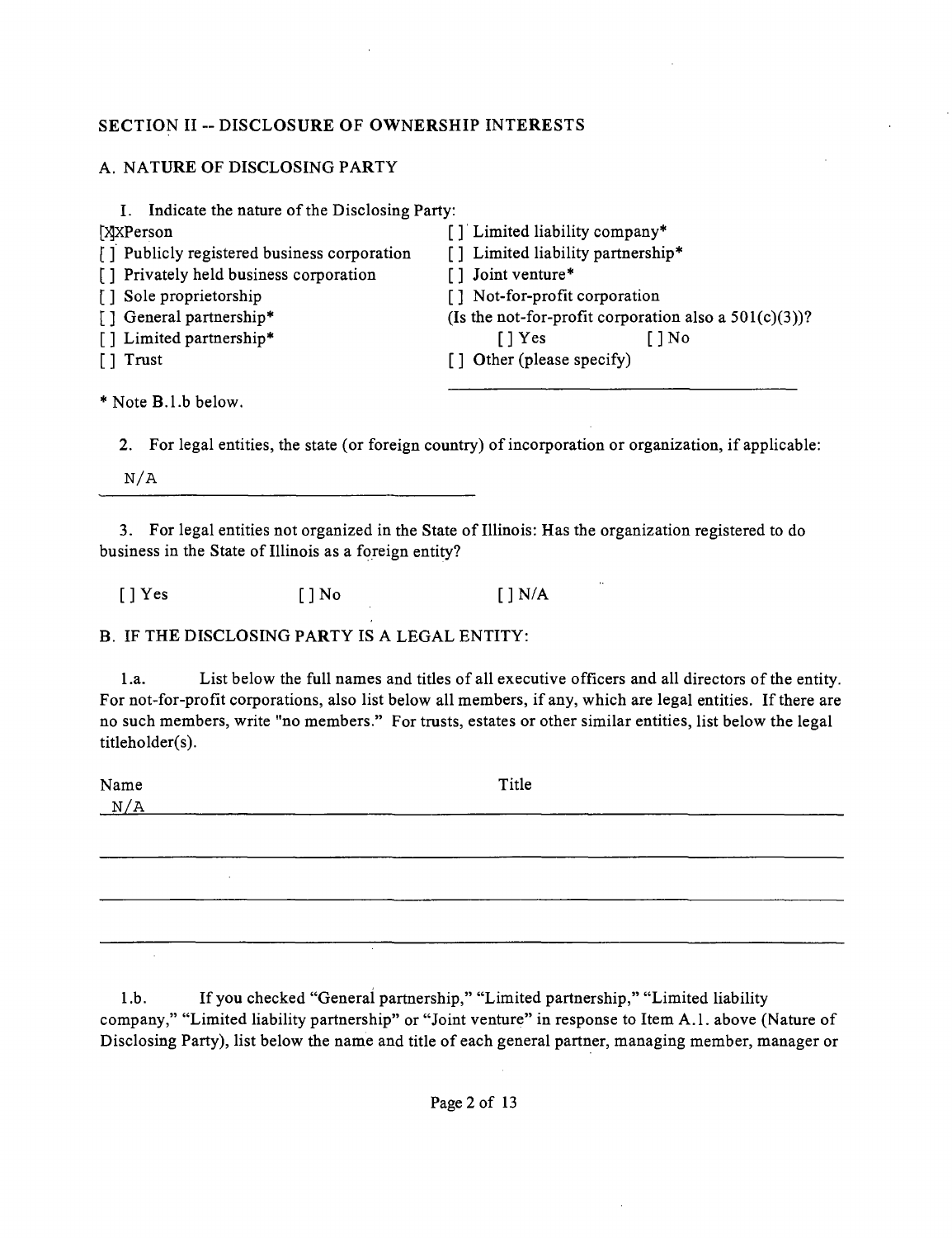any other person or entity that controls the day-to-day management of the Disclosing Party. NOTE: Each legal entity listed below must submit an EDS on its own behalf.

| Name $N/A$ |  | Title |  |
|------------|--|-------|--|
|            |  |       |  |
|            |  |       |  |

2. Please provide the following uiformation conceming each person or entity having a direct or indirect beneficial interest (including ownership) in excess of 7.5% of the Disclosing Party. Examples of such an interest include shares in a corporation, partnership interest in a partaership or joint venture, interest of a member or manager in a limited liability company, or interest of a beneficiary of a trust, estate or other similar entity. If none, state "None." NOTE: Pursuant to Section 2-154-030 of the Municipal Code of Chicago ("Municipal Code"), the City may require any such additional information from any applicant which is reasonably intended to achieve full disclosure.

| Name | <b>Business Address</b> | Percentage Interest in the<br><b>Disclosing Party</b> |  |
|------|-------------------------|-------------------------------------------------------|--|
| N/A  |                         |                                                       |  |
|      |                         |                                                       |  |
|      |                         |                                                       |  |
|      |                         |                                                       |  |
|      |                         |                                                       |  |

## **SECTION III - BUSINESS RELATIONSHIPS WITH CITY ELECTED OFFICIALS**

Has the Disclosing Party had a "business relationship," as defined in Chapter 2-156 of the Municipal Code, with any City elected official in the 12 months before the date this EDS is signed?

 $[ ] Yes$  X $K$ | No

If yes, please identify below the name(s) of such City elected official(s) and describe such relationship(s):  $N/A$ 

#### **SECTION IV - DISCLOSURE OF SUBCONTRACTORS AND OTHER RETAINED PARTIES**

The Disclosing Party must disclose the name and business address of each subcontractor, attomey, lobbyist, accountant, consultant and any other person or entity whom the Disclosing Party has retained or expects to retain in connection with the Matter, as well as the nature of the relationship, and the total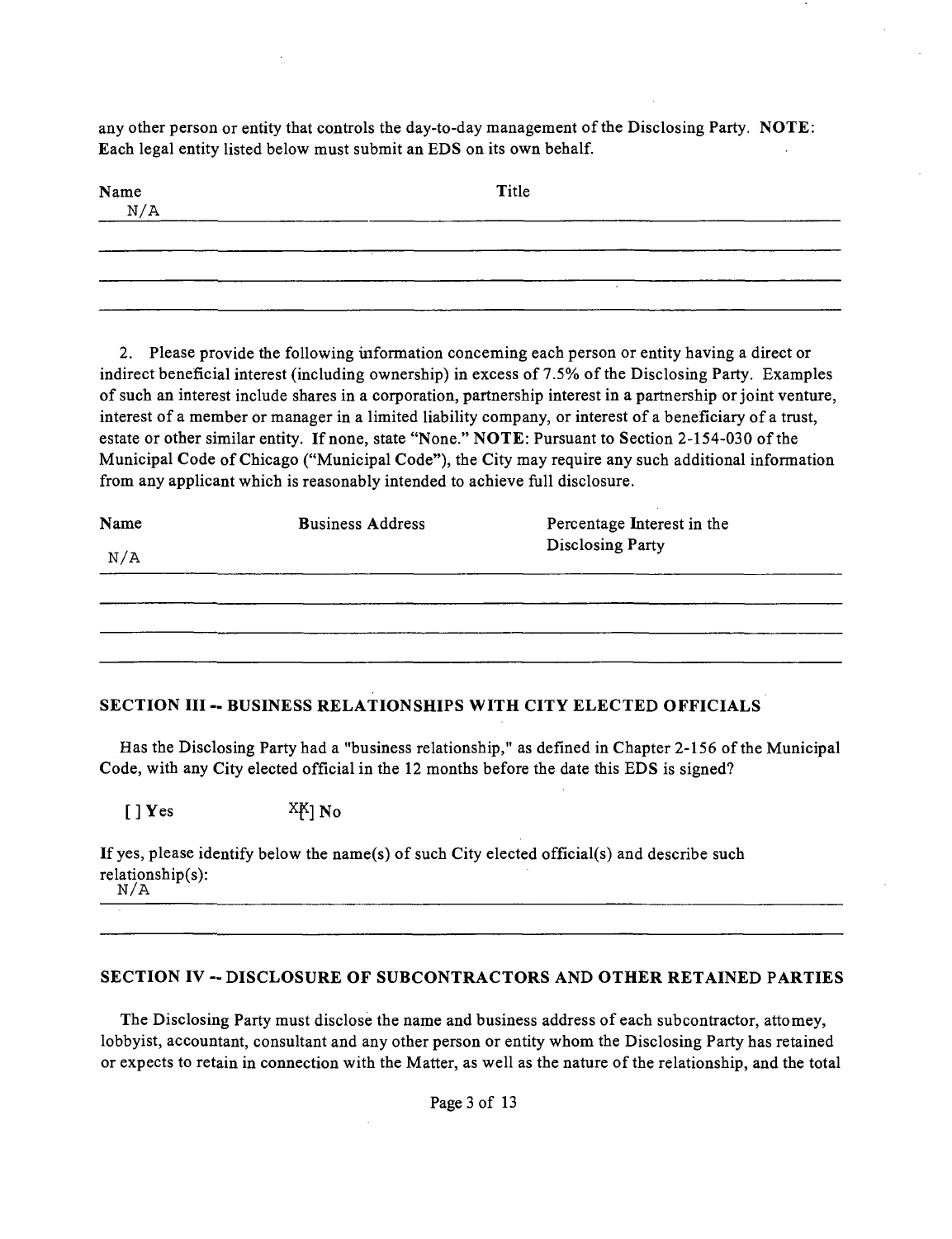amount of the fees paid or estimated to be paid. The Disclosing Party is not required to disclose employees who are paid solely through the Disclosing Party's regular payroll.

"Lobbyist" means any person or entity who undertakes to influence any legislative or administrative action on behalf of any person or entity other than: (1) a not-for-profit entity, on an unpaid basis, or (2) himself "Lobbyist" also means any person or entity any part of whose duties as an employee of another includes undertaking to influence any legislative or administrative action.

If the Disclosing Party is uncertain whether a disclosure is required under this Section, the Disclosing Party must either ask the City whether disclosure is required or make the disclosure.

| Name<br>(indicate whether)<br>retained or anticipated | <b>Business</b><br>Address | Relationship to Disclosing Party<br>(subcontractor, attomey,<br>lobbyist, etc.) | Fees<br>(indicate whether)<br>paid or estimated) |
|-------------------------------------------------------|----------------------------|---------------------------------------------------------------------------------|--------------------------------------------------|
| to be retained)<br>Gordon and Pikarski                |                            | 303 West Madison                                                                | \$5,000.00                                       |
|                                                       |                            | Suite 2300                                                                      |                                                  |
|                                                       |                            | Chicago, Illinois 60606                                                         |                                                  |
|                                                       |                            |                                                                                 |                                                  |

(Add sheets if necessary)

[ J Check here if the Disclosing party has not retained, nor expects to retain, any such persons or entities.

#### **SECTION V ~ CERTIFICATIONS**

#### A. COURT-ORDERED CHILD SUPPORT COMPLIANCE

Under Municipal Code Section 2-92-415, substantial owners of business entities that contract with the City must remain in compliance with their child support obligations throughout the term of the contract.

Has any person who directly or indirectly owns 10% or more of the Disclosing Party been declared in arrearage on any child support obligations by any Illinois court of competent jurisdiction?

 $[$  | Yes  $\frac{1}{2}$  No  $\frac{1}{2}$  No person owns 10% or more of the Disclosing Party.

If "Yes," has the person entered into a court-approved agreement for payment of all support owed and is the person in compliance with that agreement?

[ ] Yes [ ] No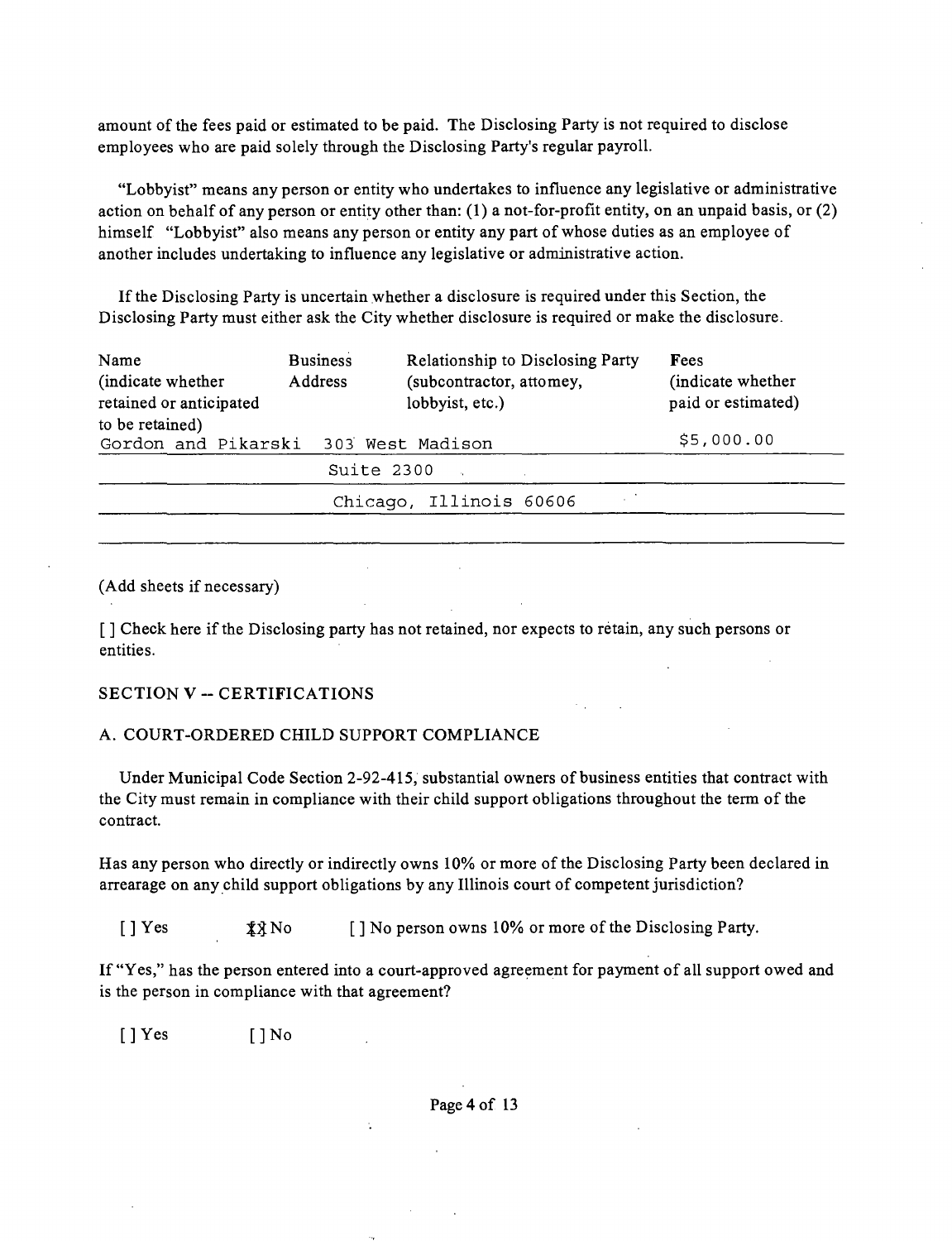#### B. FURTHER CERTIFICATIONS

1. The Disclosing Party and, if the Disclosing Party is a legal entity, all of those persons or entities identified in Section II.B.1. of this EDS:

- a. are not presently debarred, suspended, proposed for debarment, declared ineligible or voluntarily excluded from any transactions by any federal, state or local unit of govemment;
- b. have not, within a five-year period preceding the date of this EDS, been convicted of a criminal offense, adjudged guilty, or had a civil judgment rendered against them in connection with: obtaining, attempting to obtain, or performing a public (federal, state or local) transaction or contract under a public transaction; a violation of federal or state antitrnst statutes; fraud; embezzlement; theft; forgery; bribery; falsification or destmction of records; making false statements; or receiving stolen property;
- c. are not presently indicted for or otherwise criminally or civilly charged by a govemmental entity (federal, state or local) with commission of any of the offenses enumerated in clause  $B.l.b.$  of this Section V;
- d. have not, within a five-year period preceding the date ofthis EDS, had one or more public transactions (federal, state or local) terminated for cause or default; and
- e. have not, within a five-year period preceding the date of this EDS, been convicted, adjudged guilty, or found liable in a civil proceeding, or in any criminal or civil action, including actions conceming environmental violations, instituted by the City or by the federal govemment, any state, or any other unit of local government.
- 2. The certifications in subparts 2, 3 and 4 concem:

• the Disclosing Party;

• any "Applicable Party" (meaning any party participating in the performance of the Matter, including but not limited to any persons or legal entities disclosed under Section IV, "Disclosure of Subcontractors and Other Retained Parties");

• any "Affiliated Entity" (meaning a person or entity that, directly or indirectly: controls the Disclosing Party, is conttolled by the Disclosing Party, or is, with the Disclosing Party, under common conttol of another person or entity. Indicia of control include, without limitation: interlocking management or ownership; identity of interests among family members, shared facilities and equipment; common use of employees; or organization of a business entity following the ineligibility of a business entity to do business with federal or state or local government, including the City, using substantially the same management, ownership, or principals as the ineligible entity); with respect to Applicable Parties, the term Affiliated Entity means a person or entity that directly or indirectly conttols the Apphcable Party, is conttolled by it, or, with the Applicable Party, is under common control of another person or entity;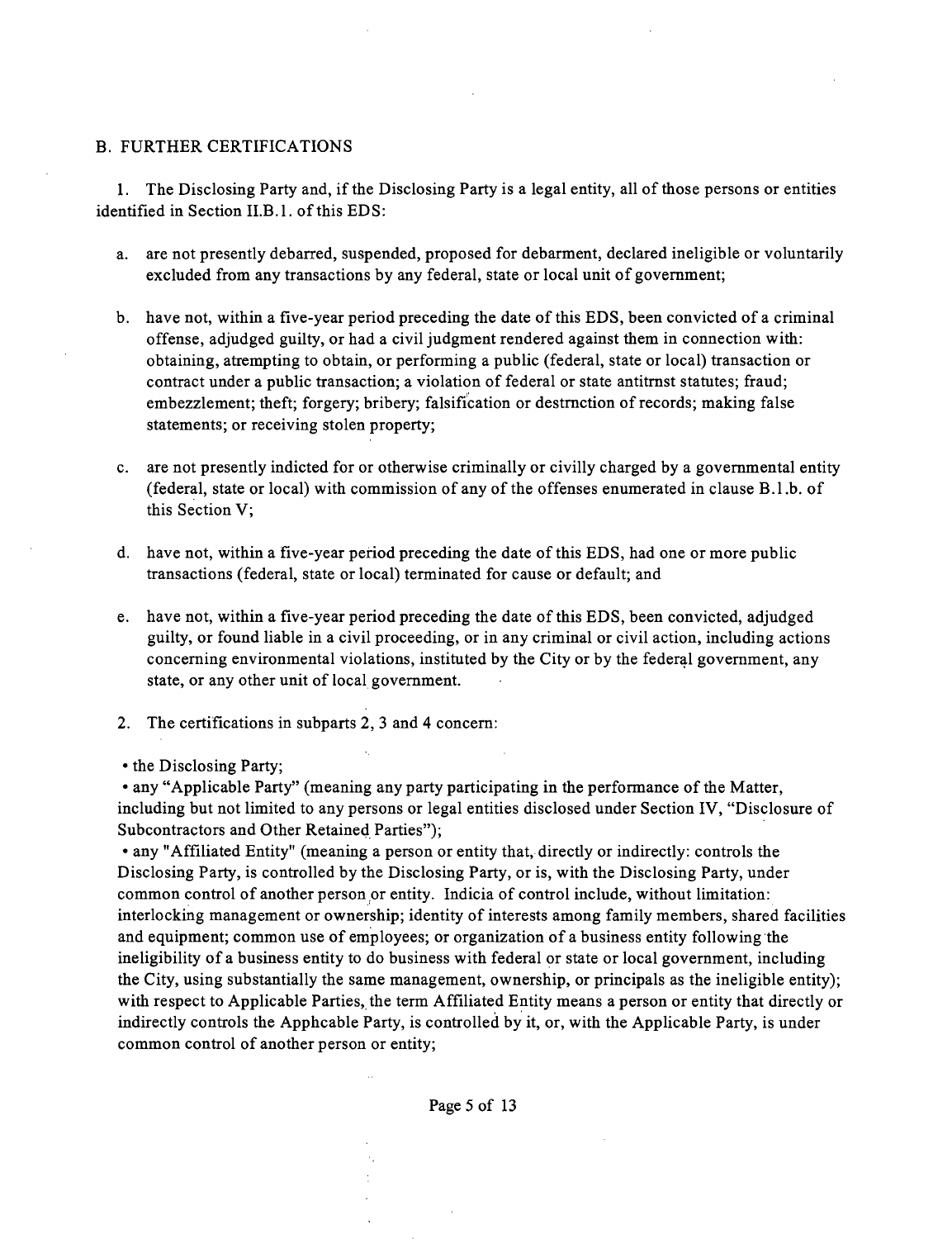• any responsible official of the Disclosing Party, any Applicable Party or any Affiliated Entity or any other official, agent or employee of the Disclosing Party, any Applicable Party or any Affiliated Entity, acting pursuant to the direction or authorization of a responsible official of the Disclosing Party, any Applicable Party or any Affiliated Entity (collectively "Agents").

Neither the Disclosing Party, nor any Applicable Party, nor any Affiliated Entity of either the Disclosing Party or any Applicable Party nor any Agents have, during the five years before the date this EDS is signed, or, with respect to an Applicable Party, an Affiliated Entity, or an Affiliated Entity of an Applicable Party during the five years before the date of such Applicable Party's or Affiliated Entity's conttact or engagement in connection with the Matter:

- a. bribed or attempted to bribe, or been convicted or adjudged guilty of bribery or attempting to bribe, a public officer or employee of the City, the State of Illinois, or any agency of the federal govemment or of any state or local govemment in the United States of America, in that officer's or employee's official capacity;
- b. agreed or colluded with other bidders or prospective bidders, or been a party to any such agreement, or been convicted or adjudged guilty of agreement or collusion among bidders or prospective bidders, in restraint of freedom of competition by agreement to bid a fixed price or otherwise; or
- c. made an admission of such conduct described in a. or b. above that is a matter of record, but have not been prosecuted for such conduct; or
- d. violated the provisions of Mimieipal Code Section 2-92-610 (Living Wage Ordinance).

3. Neither the Disclosing Party, Affiliated Entity or Applicable Party, or any of their employees, officials, agents or partners, is barred from contracting with any unit of state or local government as a result of engaging in or being convicted of (1) bid-rigging in violation of 720 ILCS 5/33E-3; (2) bid-rotating in violation of 720 ILCS 5/33E-4; or (3) any similar offense of any state or of the United States of America that contains the same elements as the offense of bid-rigging or bid-rotating.

4. Neither the Disclosing Party nor any Affiliated Entity is listed on any ofthe following lists maintained by the Office of Foreign Assets Control of the U.S. Department ofthe Treasury or the Bureau of lndustry and Security of the U.S. Department of Commerce or their successors: the Specially Designated Nationals List, the Denied Persons List, the Unverified List, the Entity List and the Debarred List.

5. The Disclosing Party understands and shall comply with (1) the applicable requirements of the Govemmental Ethics Ordinance of the City, Title 2, Chapter 2-156 of the Municipal Code; and (2) all the applicable provisions of Chapter 2-56 of the Municipal Code (Office of the Inspector General).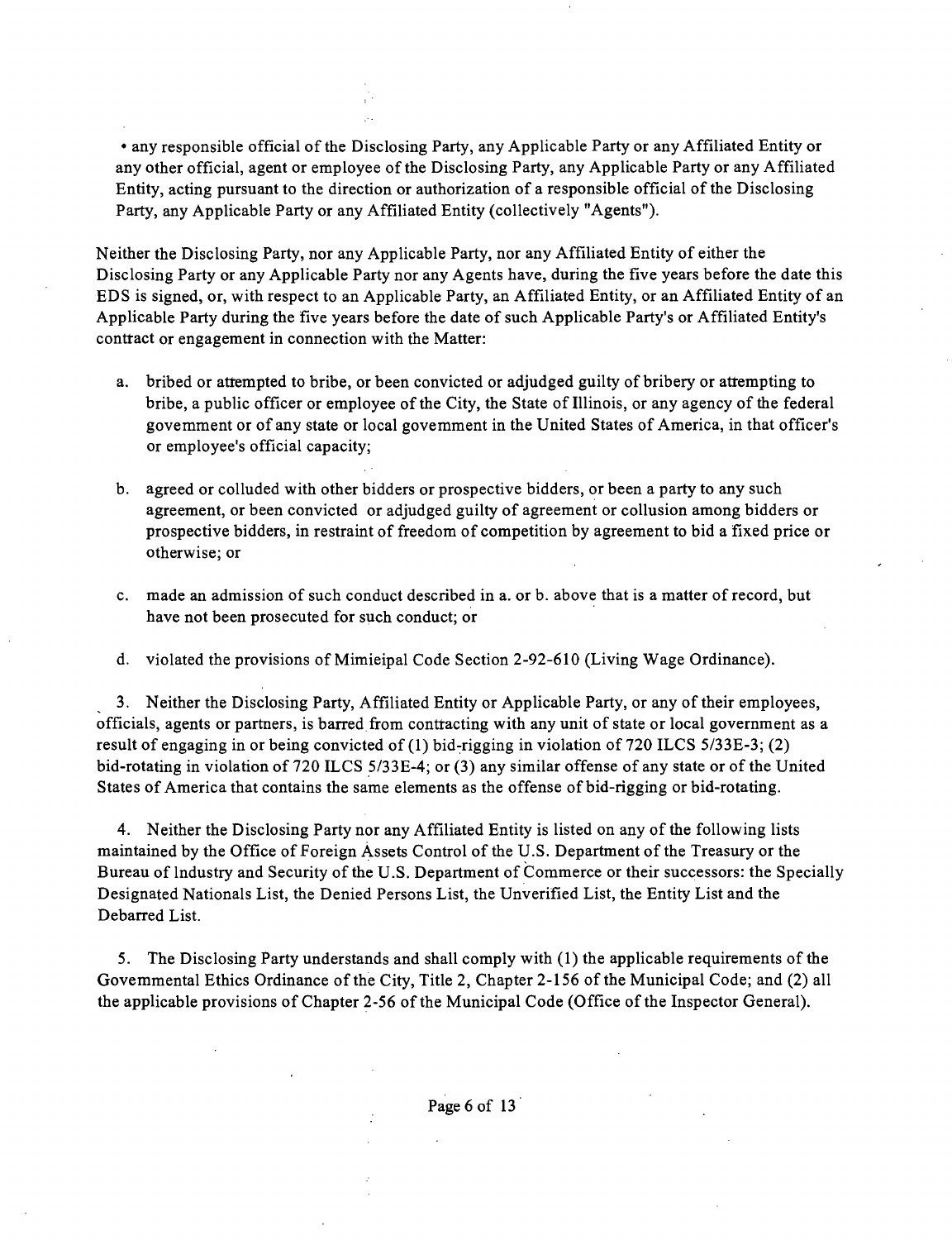6. If the Disclosing Party is unable to certify to any of the above statements in this Part B (Further Certifications), the Disclosing Party must explain below:

 $N/A$ 

If the letters "NA," the word "None," or no response appears on the lines above, it will be conclusively presumed that the Disclosing Party certified to the above statements.

## C. CERTIFICATION OF STATUS AS FINANCIAL INSTITUTION

For purposes of this Part C, under Municipal Code Section 2-32-455(b), the term "financial institution" means a bank, savings and loan association, thrift, credit union, mortgage banker, mortgage broker, tmst company, savings bank, investment bank, securities broker, municipal securities broker, securities dealer, municipal securities dealer, securities underwriter, municipal securities underwriter, investment tmst, venture capital company, bank holding company, financial services holding company, or any licensee under the Consumer Installment Loan Act, the Sales Finance Agency Act, or the Residential Mortgage Licensing Act. However, "financial institution" specifically shall not include any entity whose predominant business is the providing of tax deferred, defined contribution, pension plans to public employees in accordance with Sections 403(b) and 457 ofthe Intemal Revenue Code. (Additional definitions may be found in Municipal Code Section 2-32-455(b).)

#### 1. CERTIFICATION

The Disclosing Party certifies that the Disclosing Party (check one)

 $[ ]$  is  $X \times Y$  is not

a "financial institution" as defmed in Section 2-32-455(b) of the Municipal Code.

2. If the Disclosing Party IS a financial institution, then the Disclosing Party pledges:

"We are not and will not become a predatory lender as defined in Chapter 2-32 of the Municipal Code. We further pledge that none of our affiliates is, and none of them will become, a predatory lender as defined in Chapter 2-32 of the Municipal Code. We understand that becoming a predatory lender or becoming an affiliate of a predatory lender may result in the loss of the privilege of doing business with the City."

If the Disclosing Party is unable to make this pledge because it or any of its affiliates (as defined in Section 2-32-455(b) of the Municipal Code) is a predatory lender within the meaning of Chapter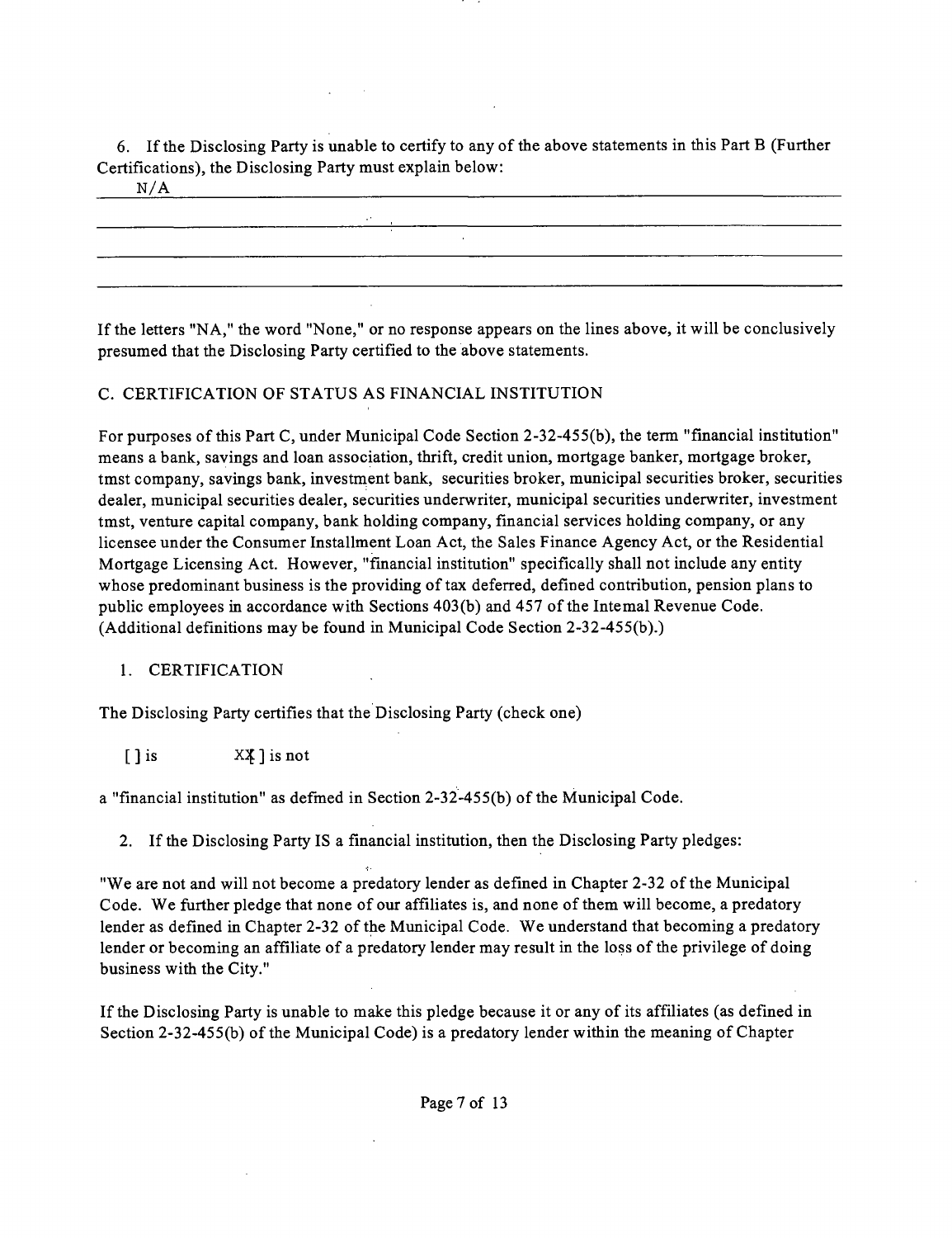2-32 of the Municipal Code, explain here (attach additional pages if necessary):

If the letters "NA," the word "None," or no response appears on the lines above, it will be conclusively presumed that the Disclosing Party certified to the above statements.

D. CERTIFICATION REGARDING INTEREST IN CITY BUSINESS

Any words or terms that are defined in Chapter 2-156 of the Municipal Code have the same meanings when used in this Part D.

1. In accordance with Section 2-156-110 of the Municipal Code: Does any official or employee of the City have a financial interest in his or her own name or in the name of any other person or entity in the Matter?

[ ] Yes XX No

NOTE: If you checked "Yes" to Item D.L, proceed to Items D.2. and D.3. If you checked "No" to Item D.L, proceed to Part E.

2. Unless sold pursuant to a process of competitive bidding, or otherwise permitted, no City elected official or employee shall have a financial interest in his or her own name or in the name of any other person or entity in the purchase of any property that (i) belongs to the City, or (ii) is sold for taxes or assessments, or (iii) is sold by virtue of iegal process at the suit of the City (collectively, "City Property Sale"). Compensation for property taken pursuant to the City's eminent domain power does not constitute a financial interest within the meaning of this Part D.

Does the Matter involve a City Property Sale?

 $[ ]$  Yes  $X[k]$  No

3. If you checked "Yes" to Item D.l. , provide the names and business addresses of the City officials or employees having such interest arid identify the nature of such interest:

| Name | <b>Business Address</b> | Nature of Interest |
|------|-------------------------|--------------------|
|      |                         |                    |
|      |                         |                    |

4. The Disclosing Party further certifies that no prohibited financial interest in the Matter will be acquired by any City official or employee.

÷.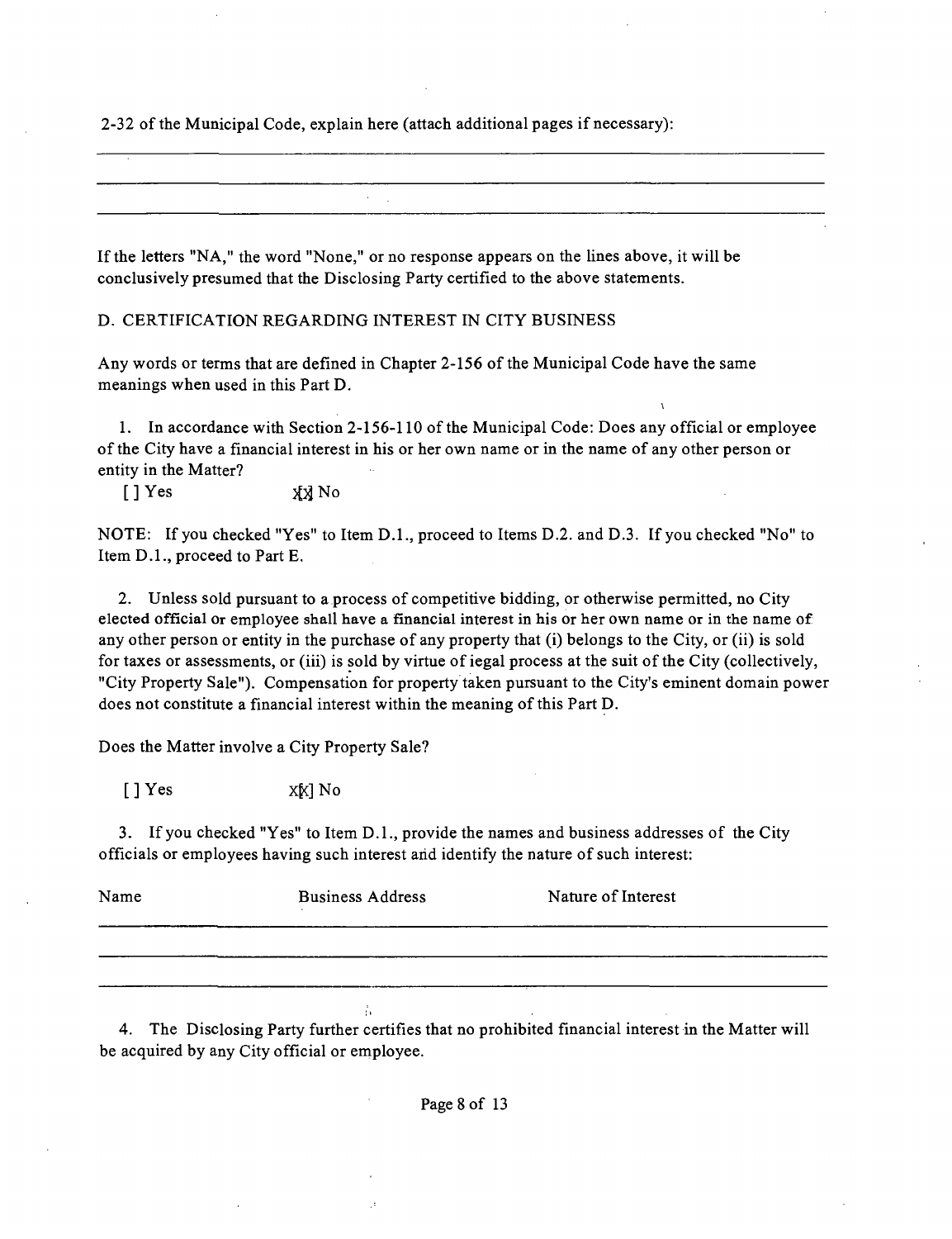## E. CERTIFICATION REGARDING SLAVERY ERA BUSINESS

The Disclosing Party has searched any and all records of the Disclosing Party and any and all predecessor entities for records of investments or profits from slavery, the slave industry, or slaveholder insurance policies from the slavery era (including insurance policies issued to slaveholders that provided coverage for damage to or injury or death of their slaves) and has disclosed in this EDS any and all such records to the City. In addition, the Disclosing Party must disclose the names of any and all slaves or slaveholders described in those records. Failure to comply with these disclosure requirements may make the Matter to which this EDS pertains voidable by the City.

Please check either 1. or 2. below. If the Disclosing Party checks 2., the Disclosing Party must disclose below or in an attachment to this EDS all requisite information as set forth in that paragraph 2.

X 1. The Disclosing Party verifies that (a) the Disclosing Party has searched any and all records of the Disclosing Party and any and all predecessor entities for records of investments or profits from slavery, the slave industry, or slaveholder insurance policies, and (b) the Disclosing Party has found no records of investments or profits from slavery, the slave industry, or slaveholder insurance policies and no records of names of any slaves or slaveholders.

2. The Disclosing Party verifies that, as a result of conducting the search in step 1(a) above, the Disclosing Party has found records relating to investments or profits from slavery, the slave industry, or slaveholder insurance policies and/or the names of any slaves or slaveholders. The Disclosing Party verifies that the following constitutes full disclosure of all such records:

## **SECTION VI ~ CERTIFICATIONS FOR FEDERALLY-FUNDED MATTERS**

NOTE: If the Matter is federally funded, complete this Section VI. If the Matter is not federally funded, proceed to Section VII.

#### A. CERTIFICATION REGARDING LOBBYING

1. List below the names of all persons or entities registered under the federal Lobbying Disclosure Act of 1995 who have made lobbying contacts on behalf of the Disclosing Party with respect to the Matter: (Begin list here, add sheets as necessary):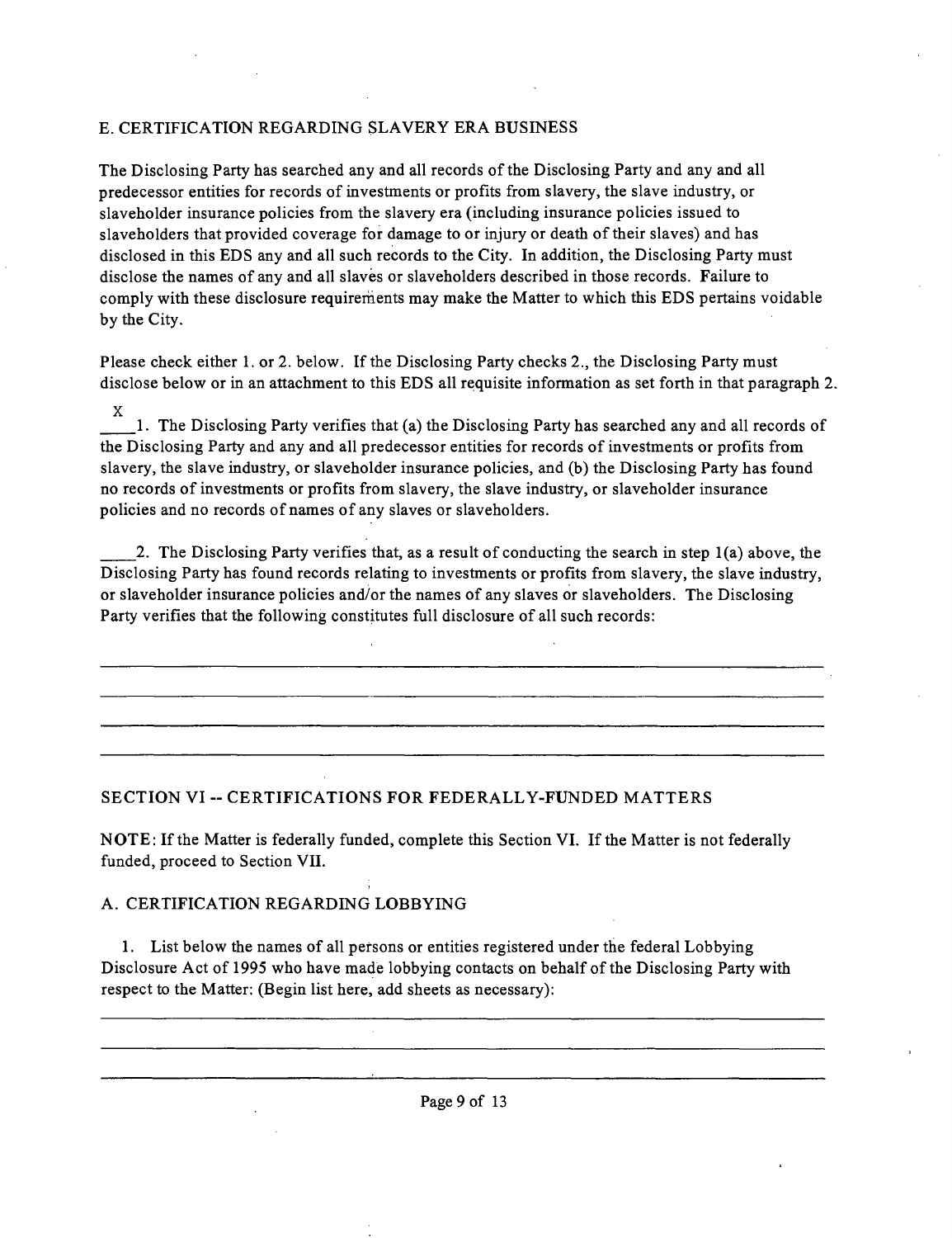(Ifno explanation appears or begins on the lines above, or if the letters "NA" or if the word "None" appear, it will be conclusively presumed that the Disclosing Party means that NO persons or entities registered under the Lobbying Disclosure Act of 1995 have made lobbying contacts on behalf of the Disclosing Party with respect to the Matter.)

2. The Disclosing Party has not spent and will not expend any federally appropriated funds to pay any person or entity listed in Paragraph A.l . above for his or her lobbying activities or to pay any person or entity to influence or attempt to influence an officer or employee of any agency, as defined by applicable federal law, a member of Congress, an officer or employee of Congress, or an employee of a member of Congress, in connection with the award of any federally funded conttact, making any federally funded grant or loan, entering into any cooperative agreement, or to extend, continue, renew, amend, or modify any federally funded contract, grant, loan, or cooperative agreement.

3. The Disclosing Party will submit an updated certification at the end of each calendar quarter in which there occurs any event that materially affects the accuracy of the statements and information set forth in paragraphs A.l . and A.2. above.

If the Matter is federally funded and any funds other than federally appropriated funds have been or wiil be paid to any person or entity for influencing or attempting to influence an officer or employee of any agency (as defined by applicable federal law), a member of Congress, an officer or employee of Congress, or an employee of a member of Congress in connection with the Matter, the Disclosing Party must complete and submit Standard Form-LLL, "Disclosure Form to Report Lobbying," in accordance with its instmctions. The form may be obtamed online from the federal Office of Management and Budget (OMB) web site at http://www.whitehouse.gov/omb/grants/sflllin.pdf, linked on the page http://www.whitehouse.gov/omb/grants/grants\_forms.html.

4. The Disclosing Party certifies that either: (i) it is not an organization described in section 501(c)(4) of the Intemal Revenue Code of 1986; or (ii) it is an organization described in section  $501(c)(4)$  of the Intemal Revenue Code of 1986 but has not engaged and will not engage in "Lobbying Activities".

5. If the Disclosing Party is the Apphcant, the Disclosing Party must obtain certifications equal in form and substance to paragraphs A.l . through A.4. above from all subcontractors before it awards any subconttact and the Disclosing Party must maintain all such subconttactors' certifications for the duration of the Matter and must make such certifications promptly available to the City upon request.

## B. CERTIFICATION REGARDING-EQUAL EMPLOYMENT OPPORTUNITY

If the Matter is federally funded, federal regulations require the Applicant and all proposed subconttactors to submit the following information with their bids or in writing at the outset of negotiations.

Page 10 of 13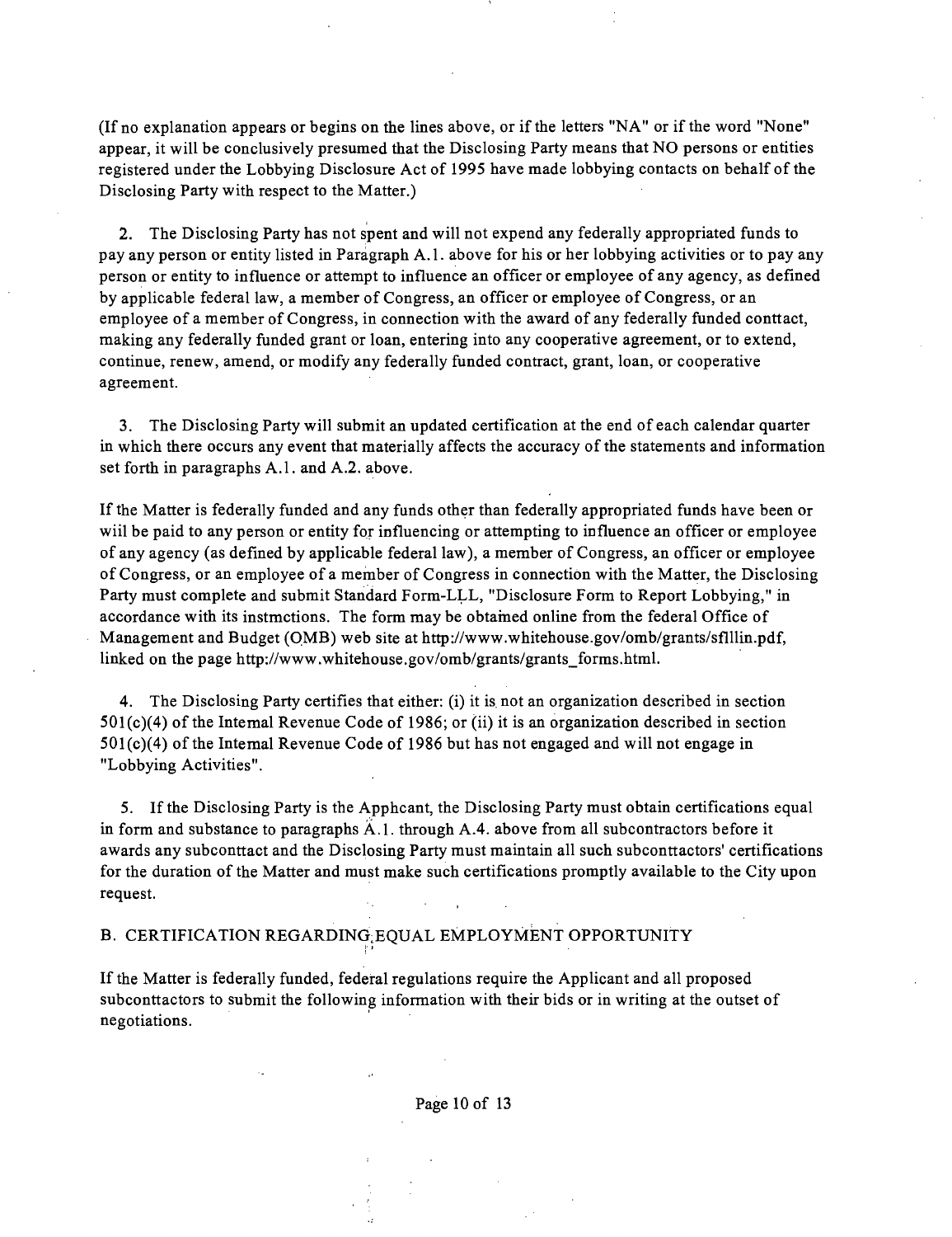Is the Disclosing Party the Applicant?

[JYes [JNo

If "Yes," answer the three questions below:

1. Have you developed and do you have on file affirmative action programs pursuant to applicable federal regulations? (See 41 CFR Part 60-2.)

[ ] Yes [ ] No

2. Have you filed with the Joint Reporting Committee, the Director of the Office of Federal Contract Compliance Programs, or the Equal Employment Opportunity Commission all reports due under the applicable filing requirements?

[ ] Yes [ ] No

3. Have you participated in any previous contracts or subcontracts subject to the equal opportunity clause?

 $[$   $]$   $Y$ es  $[$   $]$   $N$ o

If you checked "No" to question 1. or 2. above, please provide an explanation:

**SECTION VII ~ ACKNOWLEDGMENTS, CONTRACT INCORPORATION, COMPLIANCE, PENALTIES, DISCLOSURE** 

The Disclosing Party understands and agrees that:

A. By completing and filing this EDS, the Disclosing Party acknowledges and agrees, on behalf of itself and the persons or entities named in this EDS, that the City may investigate the creditworthiness of some or all of the persons or entities named in this EDS.

B. The certifications, disclosures, and acknowledgments contained in this EDS will become part of any contract or other agreement between the Applicant and the City in connection with the Matter, whether procurement. City assistance, or other City action, and are material inducements to the City's execution of any contract or taking other action with respect to the Matter. The Disclosing Party understands that it must comply with all statutes, ordinances, and regulations on which this EDS is based.

C. The City's Govemmental Ethics and Campaign Financing Ordinances, Chapters 2-156 and 2-164 of the Municipal Code, impose certain duties and obligations on persons or entities seeking City contracts, work, business, or transactions. The full text of these ordinances and a training program is available on line at www.cityofchicago.org/Ethics, and may also be obtained from the City's Board of Ethics, 740 N. Sedgwick St., Suite 500, Chicago, IL 60610, (312) 744-9660. The Disclosing Party must comply fully with the applicable ordinances.

Page 11 of 13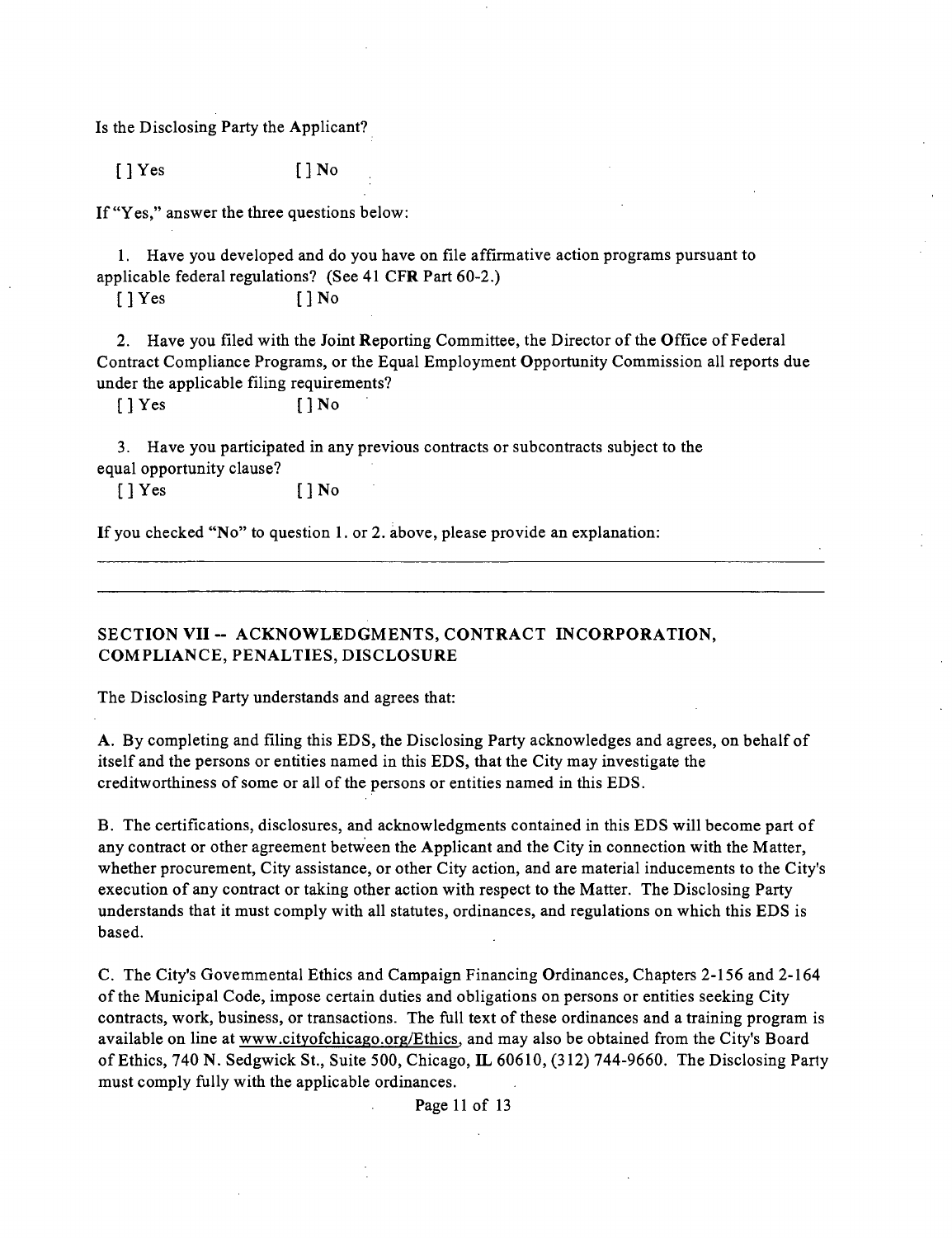D. If the City determines that any information provided in this EDS is false, incomplete or inaccurate, any contract or other agreement in connection with which it is submitted may be rescinded or be void or voidable, and the City may pursue any remedies under the conttact or agreement (if not rescinded, void or voidable), at law, or in equity, including terminating the Disclosing Party's participation in the Matter and/or declining to allow the Disclosing Party to participate in other ttansactions with the City. Remedies at law for a false statement of material fact may include incarceration and an award to the City of treble damages.

E. It is the City's policy to make this document available to the public on its Intemet site and/or upon request. Some or all of the information provided on this EDS and any attachments to this EDS may be made available to the public on the Intemet, in response to a Freedom of Information Act request, or otherwise. By completing and signing this EDS, the Disclosing Party waives and releases any possible rights or claims which it may have against the City in connection with the public release of information contained in this EDS and also authorizes the City to verify the accuracy of any information submitted in this EDS.

F. The information provided in this EDS must be kept cunent. In the event of changes, the Disclosing Party must supplement this EDS up to the time the City takes action on the Matter. If the Matter is a conttact being handled by the City's Department of Procurement Services, the Disclosing Party must update this EDS as the contract requires.

The Disclosing Party represents and warrants that:

G. The Disclosing Party has not withheld or reserved any disclosures as to economic interests in the Disclosing Party, or as to the Matter, or any information, data or plan as to the intended use or purpose for which the Applicant seeks City Council or other City agency action.

For purposes of the certifications in H.l. and H.2. below, the term "affiliate" means any person or entity that, directly or indirectly: confrols the Disclosing Party, is controlled by the Disclosing Party, or is, with the Disclosing Party, under common conttol of another person or entity. Indicia of control include, without limitation: interlocking management or ownership; identity of interests among family members; shared facilities and equipment; common use of employees; or organization of a business entity following the ineligibility of a business entity to do business with the federal govemment or a state or local government, including the City, using substantially the same management, ownership, or principals as the ineligible entity.

H.1. The Disclosing Party is not delinquent in the payment of any tax administered by the Illinois Department of Revenue, nor are the Disclosing Party or its affiliates delinquent in paying any fine, fee, tax or other charge owed to the City. This includes, but is not limited to, all water charges, sewer charges, license fees, parking tickets, property taxes or sales taxes.

H.2 If the Disclosing Party is the Applicant, the Disclosing Party and its affiliates will not use, nor permit their subcontractors to use, any facility on the U.S. EPA's List of Violating Facilities in connection with the Matter for the duration of time that such facility remains on the list.

Page 12 of 13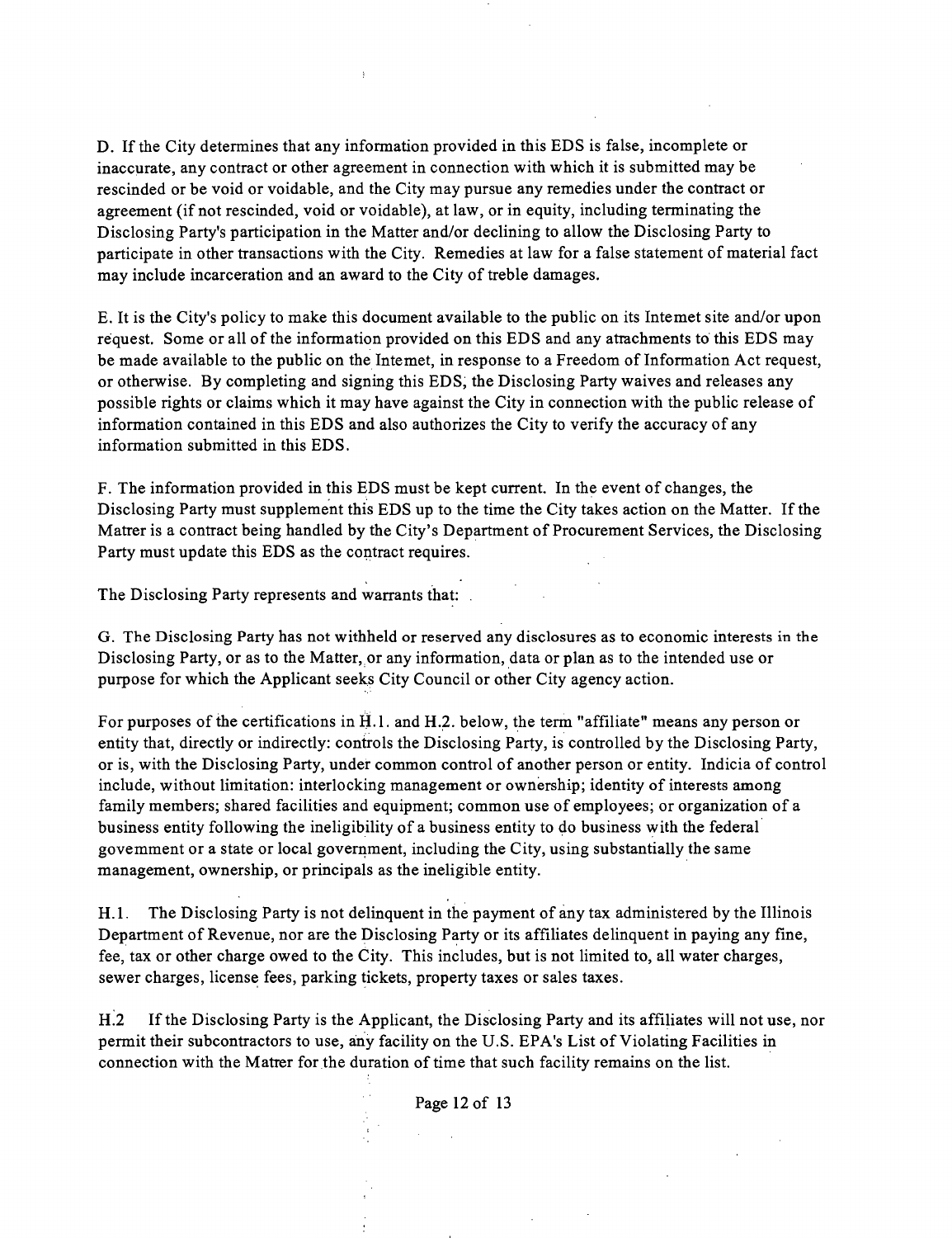H.3 If the Disclosing Party is the Applicant, the Disclosing Party will obtain from any contractors/subcontractors hired or to be hired in connection with the Matter certifications equal in form and substance to those in H.l. and H.2. above and will not, without the prior written consent of the City, use any such contractor/subcontractor that does not provide such certifications or that the Disclosing Party has reason to believe has not provided or cannot provide tmthful certifications.

NOTE: If the Disclosing Party cannot certify as to any of the items in  $H.1., H.2.$  or  $H.3.$  above, an explanatory statement must be attached to this EDS.

#### **CERTIFICATION**

Under penalty of perjury, the person signing below:  $(1)$  warrants that he/she is authorized to execute this EDS on behalf of the Disclosing Party, and (2) warrants that all certifications and statements contained in this EDS are tme, accurate and complete as of the date furnished to the City.

 $M$ : chael Figueroa<br>(Print or type name of Disclosing Party) Date:  $1 - 8 - 11$ By: a uerea (sign'here)  $m$ :chael  $F$ . querea (Print or type name of person signing) (Print or type title of person signing) Signed and sworu to before me on (date)  $\frac{1}{4}$  $\frac{1}{4}$  $\frac{1}{4}$ ,  $\frac{1}{8}$ ,  $\frac{1}{8}$ ,  $\frac{1}{1}$ , by  $\frac{1}{1}$ .  $\frac{1}{6}$ at  $\rho_{\varphi}$   $\ll$  County,  $\pm$  H<sub>e</sub> $\sim$ ies (state). Notary Public. Maureon Commission expires: • .' >t/Z3/C0:S3aidy.TNuiiSIW/JOO AIM SIONITY BIVLS C  $\left\{ \begin{array}{c} 1 \\ 1 \end{array} \right.$ **INSOVING O NO SIKVERI OFFICIAL SEAL OFFICIAL SEAL MAUPEEN C PIKADOKI NOTARY** NOTA**TL** ..........NC<br>http://www.com **MY COMMI:**